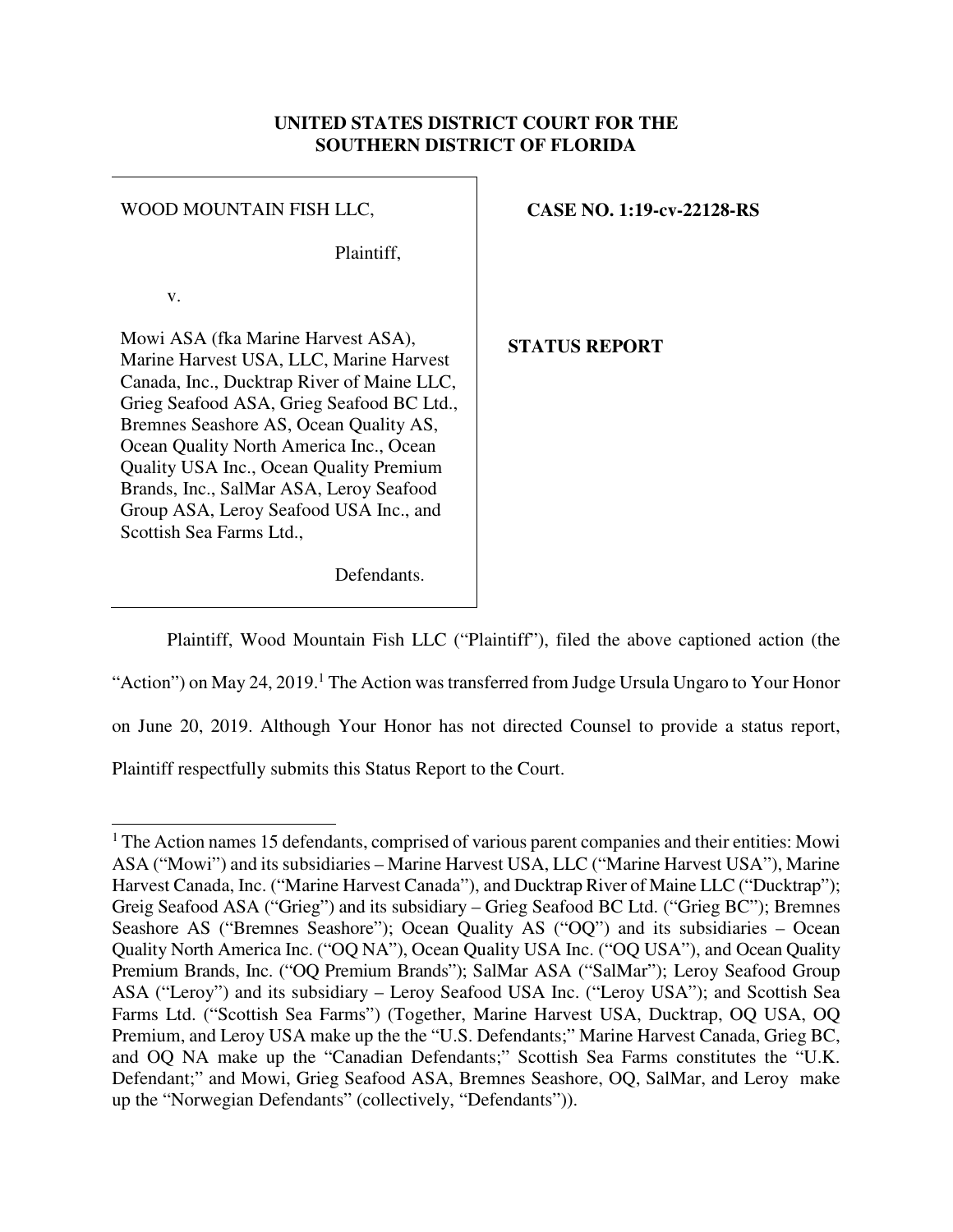This Action is an indirect antitrust case, representing indirect plaintiffs. The Action alleges anti-competition wrong doing under various state laws as well as the Sherman and Clayton Acts. The liability issues in the Action are similar to those alleged in *In re Farm-Raised Salmon and Salmon Products Litigation,* a consolidated class action filed on behalf of direct plaintiffs pending before Judge Cecelia Altonaga (the "Direct Action"). The indirect purchaser class encompasses indirect purchasers of Defendants' farm-raised salmon or products derived therefrom. Rather than purchase directly from Defendants, indirect purchasers largely make purchases from distributers (wholesalers) and retailers. Class Plaintiffs allege that Defendants conspired to raise, fix, stabilize or maintain prices in order to secure higher price levels for long-term contracts as well as restrict capacity within the market for the sale of farm-raised salmon and products derived therefrom from at least July 1, 2015 through the present. Plaintiff has asserted state law claims under the laws of 21 states, plus the District of Columbia as well as claims for injunctive relief pursuant to Federal antitrust laws.

On May 30, 2019, Plaintiff filed a motion to transfer and coordinate the Action with the Direct Action before Judge Altonaga. On June 4, 2019, Judge Ungaro denied the motion writing that "Judge Altonaga has not indicated a willingness to accept the transfer." Subsequently, Judge Ungaro appointed Plaintiff's counsel, Wolf Haldenstein Adler Freeman & Herz LLP, lead counsel. Thereafter, Plaintiff's counsel have spoken with one of the lead counsel for the plaintiffs in the Direct Action, and based on such conversation, Plaintiff anticipates no difficulties in coordinating pretrial proceedings for the Action with the Direct Action.

Plaintiff has either served or is in the process of serving all of the U.S., Canadian, and U.K. Defendants. No appearances have been made on behalf of any of the U.S., Canadian, or U.K. Defendants. Plaintiff has also filed a motion requesting entry of an Order authorizing alternative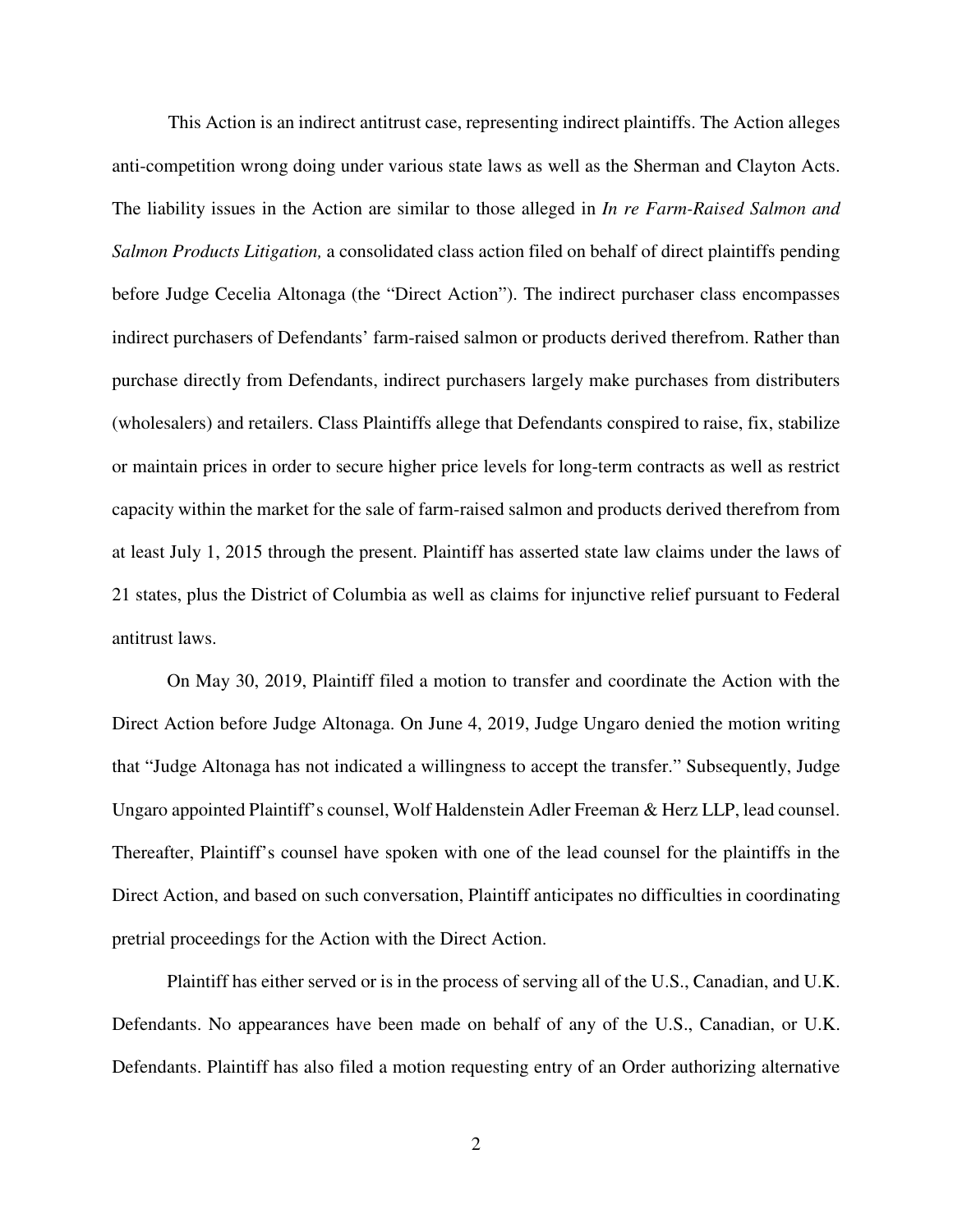service of process on the Norwegian Defendants. This motion is outstanding. Service has not been completed and no appearances have been made on behalf of any of the Norwegian Defendants. It is likely, however, that many of the Norwegian Defendants are on notice of the Action due to their nature as parent companies of entities that have been served.

 An initial planning and scheduling conference was scheduled by Judge Ungaro for July 19, 2019. That conference was vacated by Judge Ungaro by the June 20, 2019 order that transferred the case to Your Honor. Judge Ungaro's order, however, left in place the filing of an initial scheduling report by July 5, 2019. While the June 20, 2019 order vacated the conference it also provided that all other deadlines would remain in effect unless altered by Your Honor. Accordingly, although the July 19, 2019 initial planning and scheduling conference was vacated, the direction for filing an initial scheduling report seemingly remains in effect, and the filing is due on July 5, 2019. Plaintiff respectfully submits that because of the transfer, the absence of a date for a conference before Your Honor, and the absence of appearances<sup>2</sup> by any of the Defendants, the filing of a unilateral initial scheduling report on July 5, 2019 would prove troublesome. Accordingly, we respectfully request the court to vacate the date for the filing of the initial scheduling report and ask that it be rescheduled by the Court.

-

## Dated: June 27, 2019 **SHEPHERD, FINKLEMAN, MILLER & SHAH, LLP**

*/s/ Jayne A. Goldstein* 

Jayne A. Goldstein 1625 North Commerce Parkway, Suite 320 Fort Lauderdale, FL 33326 Tel: 954-515-0123 Fax: 866-300-7367 Email: jgoldstein@sfmslaw.com

 $2$  Although, as of the date and time of filing this Status Report Defendants have not made formal appearances, Plaintiff's counsel have spoken with counsel for two of the Defendants who do not object to vacating the date for the filing of the initial scheduling report.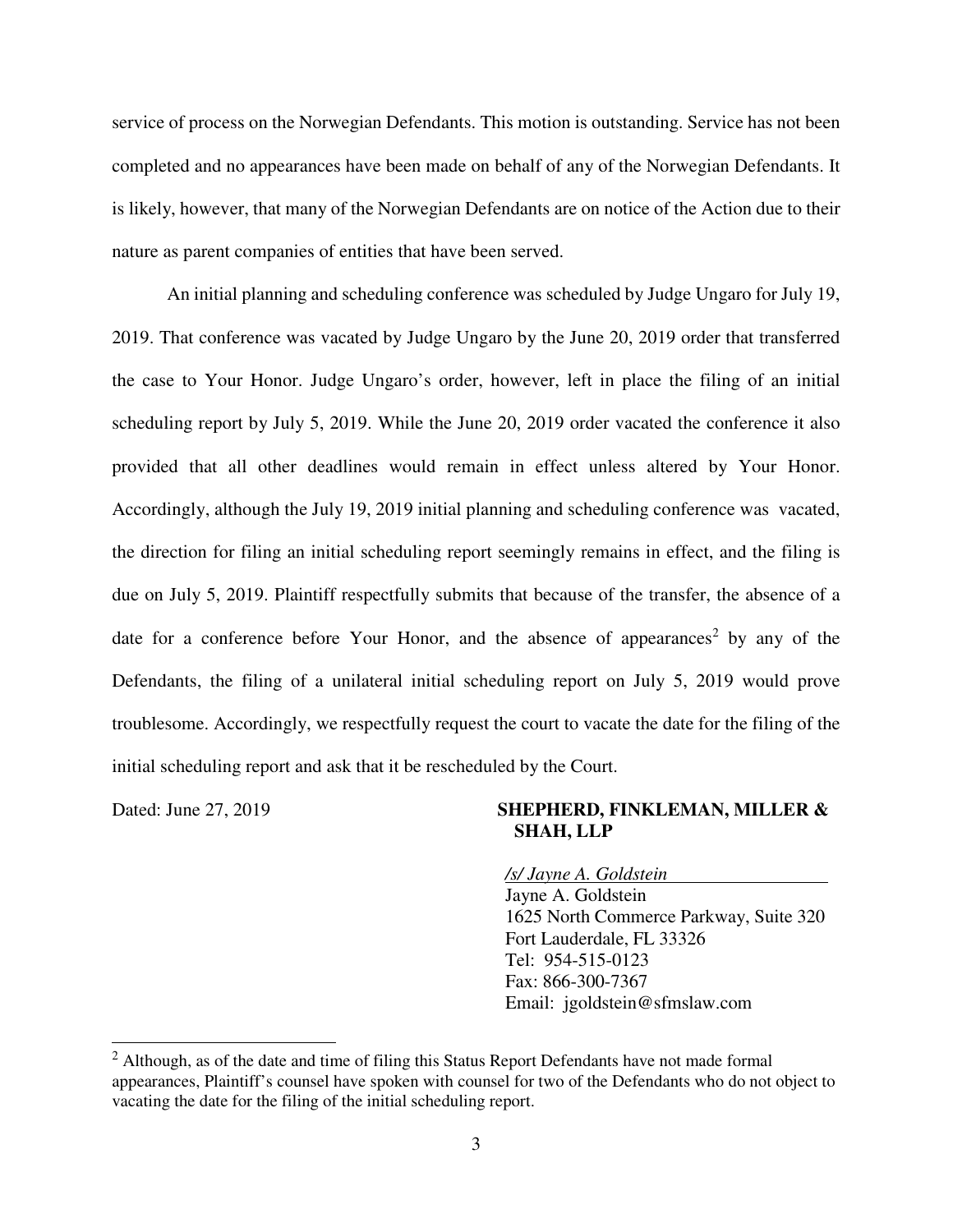## **WOLF HALDENSTEIN ADLER FREEMAN & HERZ LLP**

Fred Taylor Isquith (*pro hac vice*) Thomas H. Burt (*pro hac vice*) Veronica Bosco (*pro hac vice*) 270 Madison Avenue New York, New York 10016 Tel: 212-545-4600 Fax: 212-545-4653 Email: isquith@whafh.com burt@whafh.com bosco@whafh.com

#### **LOCKRIDGE GRINDAL NAUEN P.L.L.P.**

Heidi M. Silton (*pro hac vice*) 100 Washington Avenue South, Suite 2200 Minneapolis, MN 55401-2159 Tel: 612-596-4092 Fax: 612-339-0981 Email: hmsilton@locklaw.com

### **PRITZKER LEVINE LLP**

Elizabeth C. Pritzker (*pro hac vice*) 180 Grand Avenue Oakland, CA 94612 Tel: 415-692-0772 Fax: 415-366-6110 ecp@pritzkerlevine.com

## **VITA LAW OFFICES P.C.**

Richard J. Vita 100 State Street, Suite 900 Boston, MA 020109 Tel: 617-426-6566 Email: rjv@vitalaw.com

*Attorneys for Plaintiff, Wood Mountain Fish LLC*